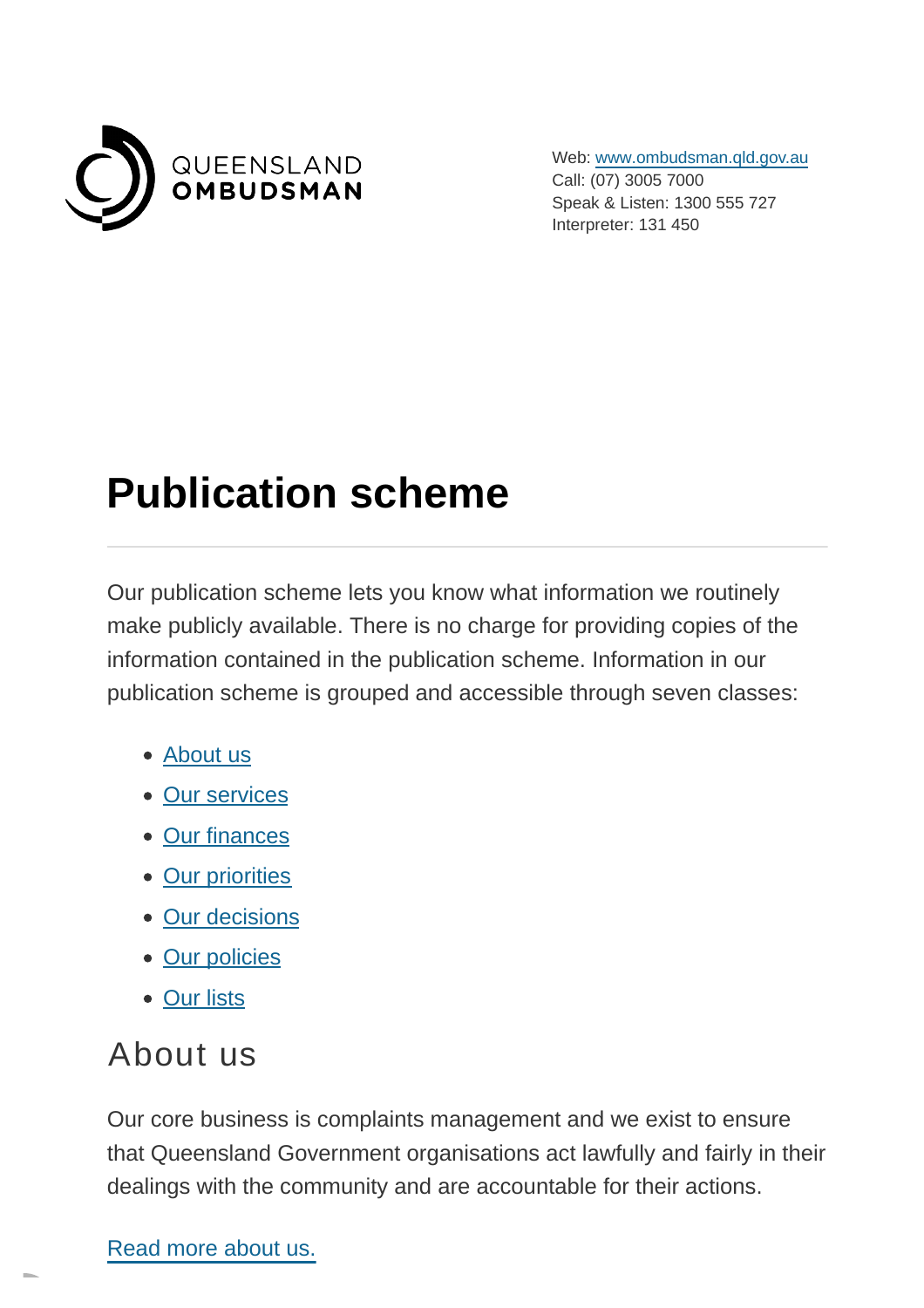#### Our services

We have three main roles:

1. to give people a timely, effective and independent way to have administrative actions of agencies investigated

2. to improve the quality of decision-making and administrative practice in government agencies

3. oversight of the Public Interest Disclosure Act 2010.

We investigate complaints about the actions and decisions of state government departments and agencies (including state schools and TAFE), local councils and public universities. Our complaints assessment and investigation service is free and independent.

[Read more about what we do.](https://www.ombudsman.qld.gov.au/what-we-do) 

# Our finances

Financial reporting information is available in a number of publications. Our [annual report p](https://www.ombudsman.qld.gov.au/about-us/corporate-documents/annual-report/annual-report)rovides a summary of our financial and corporate performance for the year. The report enables the Queensland community and government to assess our financial and operational performance.

The [Service Delivery Statement \(](https://documents.parliament.qld.gov.au/TableOffice/TabledPapers/2021/5721T1461.pdf)SDS) provides the community and other interested parties with information on how we propose to use our financial resources and the outcomes to be achieved in the following financial year. The SDS also provides a summary of achievements against the previous year's published budget and planned outcomes.

# Our priorities

We demonstrate our priorities and accountability to parliament and the community through a number of [corporate documents.](https://www.ombudsman.qld.gov.au/about-us/corporate-documents) Our services are aligned with our strategic objectives as outlined in our [Strategic Plan.](https://www.ombudsman.qld.gov.au/about-us/corporate-documents/strategic-plan-2021-25)